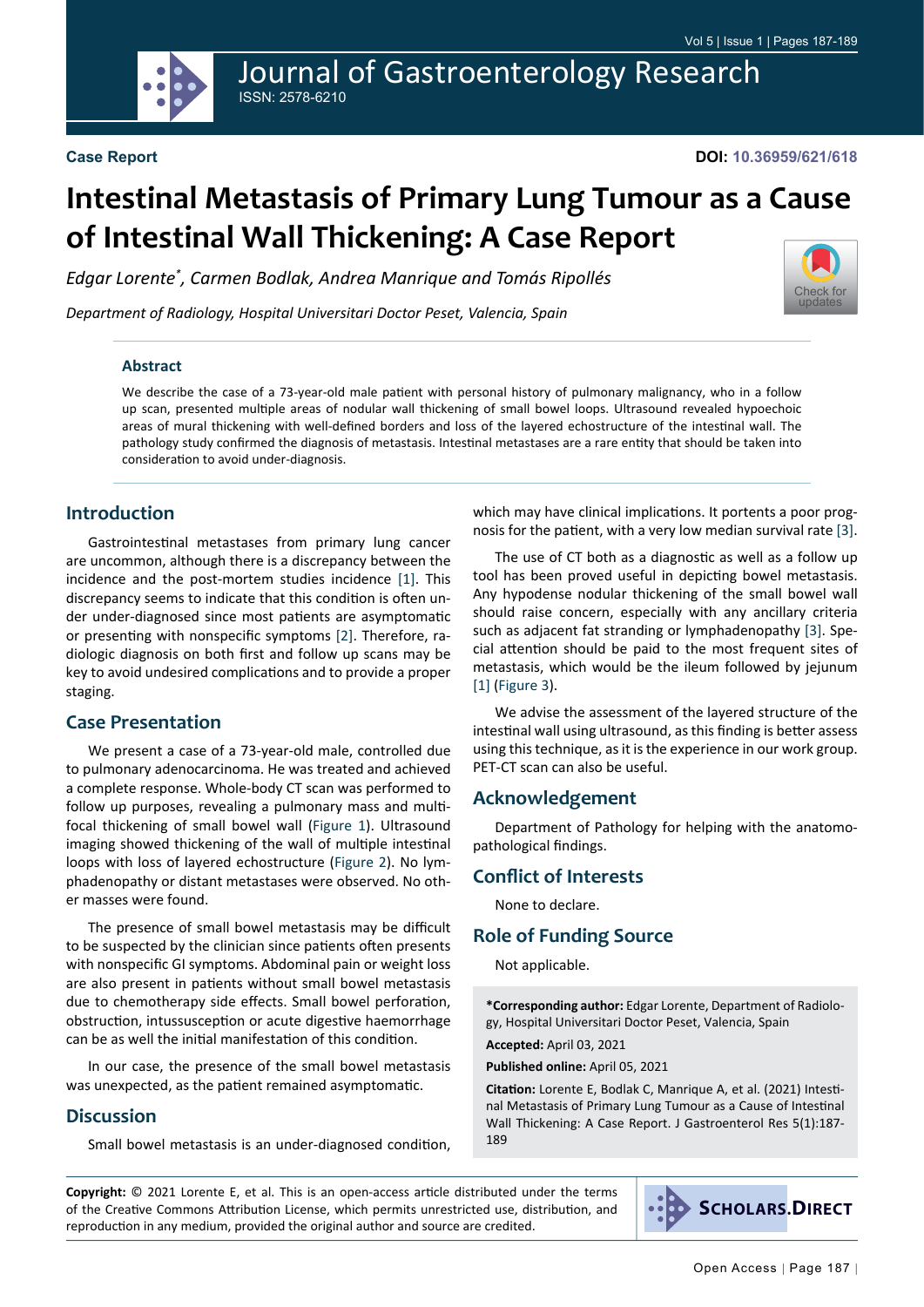<span id="page-1-1"></span>Ĩ



<span id="page-1-0"></span>Ĩ

at least three areas of nodular wall thickening of small bowel loops (arrowheads). Note how these lesions are hypodense, with some gas bubbles inside, with stranding of the adjacent mesenteric fat.



**Figure 2:** Transverse (a) and longitudinal planes (b,c) US scans of two different lesions. Note how they appear as hypoechoic areas of mural thickening with well-defined borders and causing loss of the layered echostructure of the intestinal wall (arrowheads).